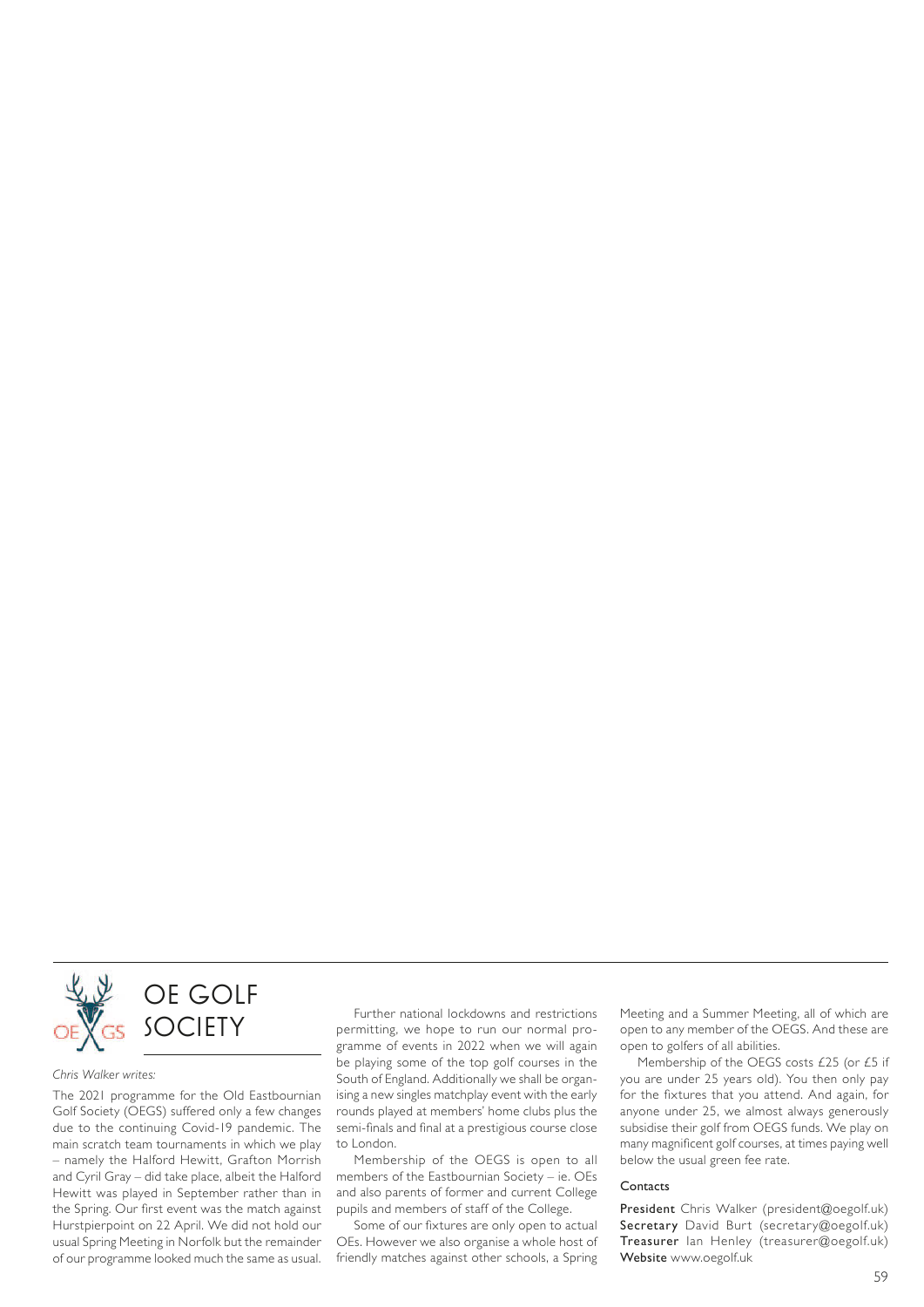# Richard Day (Gonville 1982-87)

It is with great sadness that I have to report that Richard Day passed away peacefully on 6 april 2021, aged 51, after a short but valiant battle with cancer. Richard's life will be covered in greater detail elsewhere in this magazine but we would like to remember him as a key member of the OEGs, a committee member, who played regularly at Rye and also for our Halford Hewitt side.

### Matches against other school teams

Our first fixture as Covid-19 restrictions lifted was against Hurstpierpoint on the Old Course at Walton Heath on 22 April. This match has been played every year since 1993 with the exception of 2020. Rob McCowen, Hurstpierpoint's President, scored a hole-in-one at the 7th which resulted in a generous supply of champagne at the dinner that followed the golf. The match ended in a draw and so Eastbourne retained the Sussex 2-iron Trophy, having won it in 2019.

On 4 July we played against King's Canterbury at Rye and over two rounds of foursomes we emerged very comfortable winners by 8 matches to 2. Our team included Richard Lock and his son Toby, who left the College this year. Toby, playing off scratch, has now started a US golf scholarship in Fort lauderdale.

Our match against Tonbridge at West Sussex on 18 July showed how an Eastbourne team can respond to adversity. 4-1 down at lunch and having been reminded that the losers pay the wine bill, we staged a wonderful recovery in the afternoon and the match ended up as a draw. Against Uppingham at North Hants on 4 August, ably organised by Jo Grey, and after a magnificent lunch, we won by 3 matches to 2.



The majority of the OE team at North Hants: David Barwell, Piers Manktelow, Tony Dunn, Mark Winstanley, Chris Walker, Patricia Seath, John Maclean and Colin Farrant

The Sussex Schools tournament at West sussex on 19 september involved six-a-side teams from Eastbourne, lancing, Hurstpierpoint and Brighton playing two sets of 18-hole foursomes off scratch. Ben Burrows and Adam Walker won both of their matches. With 2 points for a win and I for a half, the final result was: Lancing 7, Eastbourne and Brighton 6 and Hurstpierpoint 4.

We turned out again against lancing at West surrey on 22 september but lost all three fourball matches by the narrowest of margins, namely one down. Against Allhallows and Dover College at West Surrey on II October, The Old Dovorians won and we came third but Paul Wickman did win prizes for nearest the pin on the 12th and for the highest Stableford score out of the 24 players.



The College and OE teams plus Emma Garrett at Royal Eastbourne GC

Despite the promise of high winds and rain, eight 'experienced' members of the OEGs assembled at Royal Eastbourne on 20 May to take on the boys of Eastbourne College. The result was a 2-2 tie in a thoroughly enjoyable foursomes match.

Chris Walker and Tony Dunn went out first and secured a 5&4 victory over Toby Lock and George Pepper (thanks to their receiving 8 shots from the boys with their combined handicap of 2). Our second pairing of Tony Riddick and Iryna Photiou ran out winners by 6&5 against Brin and Sam who had not recently played much golf because of exams. Ian Henley and Colin Farrant lost by 2&1 to Rupert and Yanni whilst Peter Henley and Patricia seath were outsmarted, also by 2&1, by Alex (Iryna's son) and Gus (who had to arrive on the 1st tee straight from an exam).

Our thanks to Alex Roberts, the master in charge of golf at the College, for organising this most enjoyable match.

# Match against the College Common Room

We have long wanted a golf match between the Eastbourne College Common Room team and the OEGs and thanks to the respective team managers, lan Sands and lan Henley, we managed to play the first such match at Royal Eastbourne on 30 May. Representing the Common Room in this fourball stableford match were ian sands, Matt McVeigh, Oli Marlow, Mark Turnbull, Chris Howe, Dr David Price, Adrian Ashby and Dan Fathers.

Without going into the details, the final result was a 2.5 to 2.5 draw but this was only achieved when new OEGS player Claire Patterson-Snell holed a 30-foot par putt on the last green to claim victory for her pair. We plan to repeat this fixture in 2022 and look forward to welcoming other OEGs members to play in it.

#### scratch team competitions

On 8 May at Knole Park Golf Club we kicked off our 2021 campaign in scratch team events by successfully qualifying for the finals of the Grafton Morrish in Norfolk in October. In blustery and challenging conditions our team consisted of Mark Justice, David Barwell, Adrian Sharpin, Ben Dawson, Tim Mote and Chris Hampton. Scoring was extremely difficult on the quick greens and tight fairways but our total of 75 points was more than enough to qualify in second spot behind King's Canterbury.

The Public Schools Putting Competition took place at Royal Wimbledon on 9 June. Mark Justice, Adrian Sharpin and Ben Dawson made up our team of three. The putting green at RWGC is beautiful: vast, undulating, quick and very true.

Match against the College solid performances by all three enabled Eastbourne to avoid the ignominy of relegation but not qualification for the final the following week.

> Our outstanding team performance of 2021 undoubtedly came in the Cyril Gray Tournament (for the over 50s) in late June at Worplesdon. The Eastbourne team consisted of Mark Winstanley, Patrick Hole (replaced by Jay Lorton after the first day), David Barwell, Chris Walker, Paul Wickman and ben burrows.

> We lost in the first round of the main Cyril Gray Tournament to Taunton, despite David and Chris winning their match on the 19th. But we then went on to reach the final of the Plate competition (which is also a scratch foursomes matchplay event involving three pairs). In the Plate we beat Epsom, Gresham's and Dulwich before losing to Watson's in the final.

> Edinburgh Academy won the main event, beating Rossall in the final, so it was a clean sweep for schools from Edinburgh. it was great to still be playing on the saturday afternoon, something that we have only experienced once before, in 1984 (also in the final of the Plate).



The 2021 Eastbourne Cyril Gray Team: Jay Lorton, David Barwell, Mark Winstanley, Chris Walker, Paul Wickman and Ben Burrows.

The 2021 Halford Hewitt, postponed from april until early september because of the Covid pandemic, was played in the most glorious weather. And the three golf courses involved -Deal, Prince's and Royal St. George's – were all in wonderful condition with extremely challenging rough.

The Eastbourne team of 10 in the main competition, playing at Prince's, came up against the might of Eton (for the first time ever in the history of the Hewitt). Overall they were too strong for us, winning by 4.5 matches to 0.5. The halved match came courtesy of our first pair of Peter Walker and Ben Dawson who birdied the last hole to achieve such a result.

In the first round of the Plate, played on this unique occasion at Royal St. George's, our team of six lost 2-1 against lancing. Peter and ben were once again our heroes winning by 4&2.



The 2021 Eastbourne Halford Hewitt team (plus guests Christine Todd and David Stewart) in training for their match against Eton